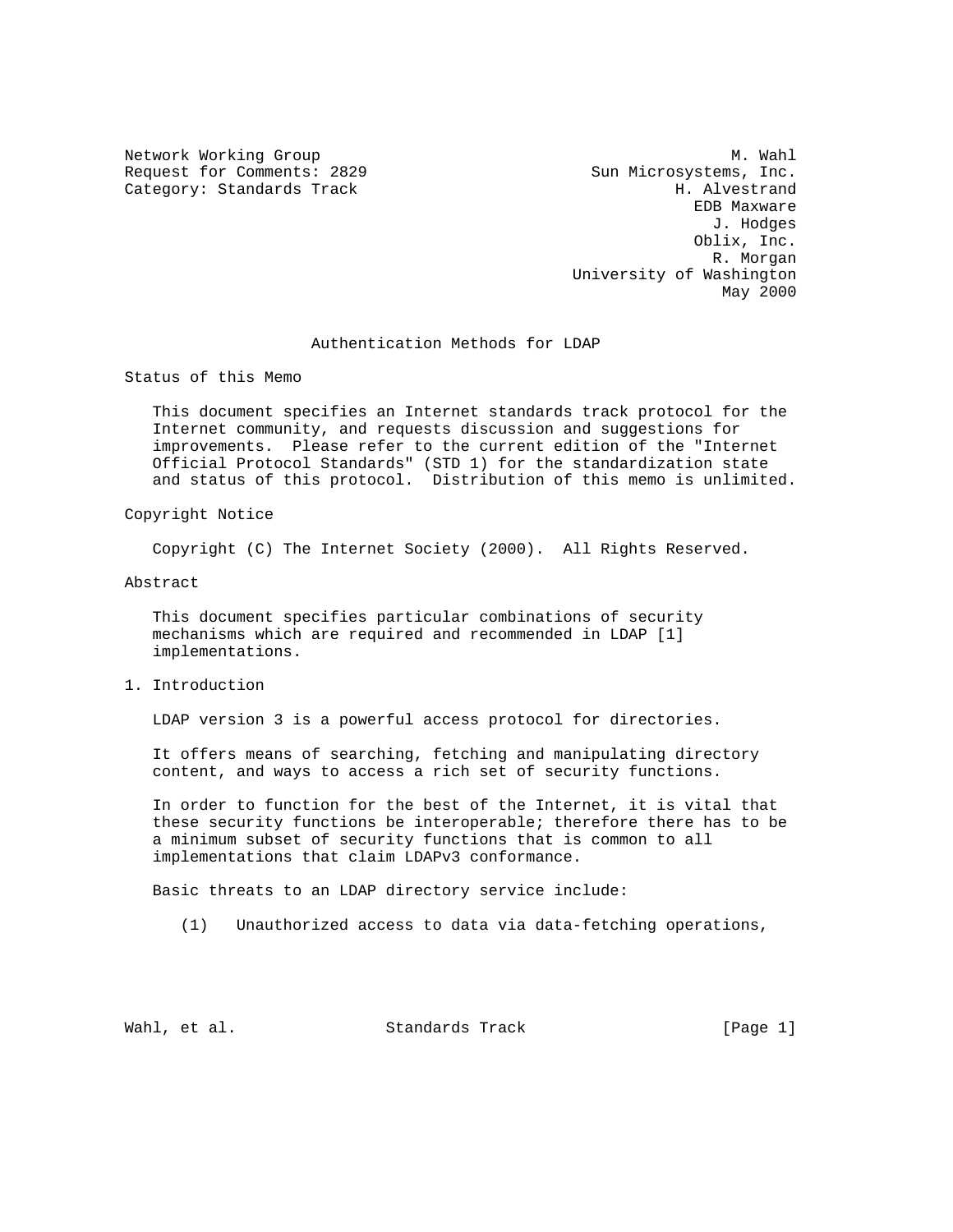- (2) Unauthorized access to reusable client authentication information by monitoring others' access,
- (3) Unauthorized access to data by monitoring others' access,
- (4) Unauthorized modification of data,
- (5) Unauthorized modification of configuration,
- (6) Unauthorized or excessive use of resources (denial of service), and
- (7) Spoofing of directory: Tricking a client into believing that information came from the directory when in fact it did not, either by modifying data in transit or misdirecting the client's connection.

Threats  $(1)$ ,  $(4)$ ,  $(5)$  and  $(6)$  are due to hostile clients. Threats (2), (3) and (7) are due to hostile agents on the path between client and server, or posing as a server.

 The LDAP protocol suite can be protected with the following security mechanisms:

- (1) Client authentication by means of the SASL [2] mechanism set, possibly backed by the TLS credentials exchange mechanism,
- (2) Client authorization by means of access control based on the requestor's authenticated identity,
- (3) Data integrity protection by means of the TLS protocol or data-integrity SASL mechanisms,
- (4) Protection against snooping by means of the TLS protocol or data-encrypting SASL mechanisms,
- (5) Resource limitation by means of administrative limits on service controls, and
- (6) Server authentication by means of the TLS protocol or SASL mechanism.

 At the moment, imposition of access controls is done by means outside the scope of the LDAP protocol.

 In this document, the term "user" represents any application which is an LDAP client using the directory to retrieve or store information.

Wahl, et al. Standards Track [Page 2]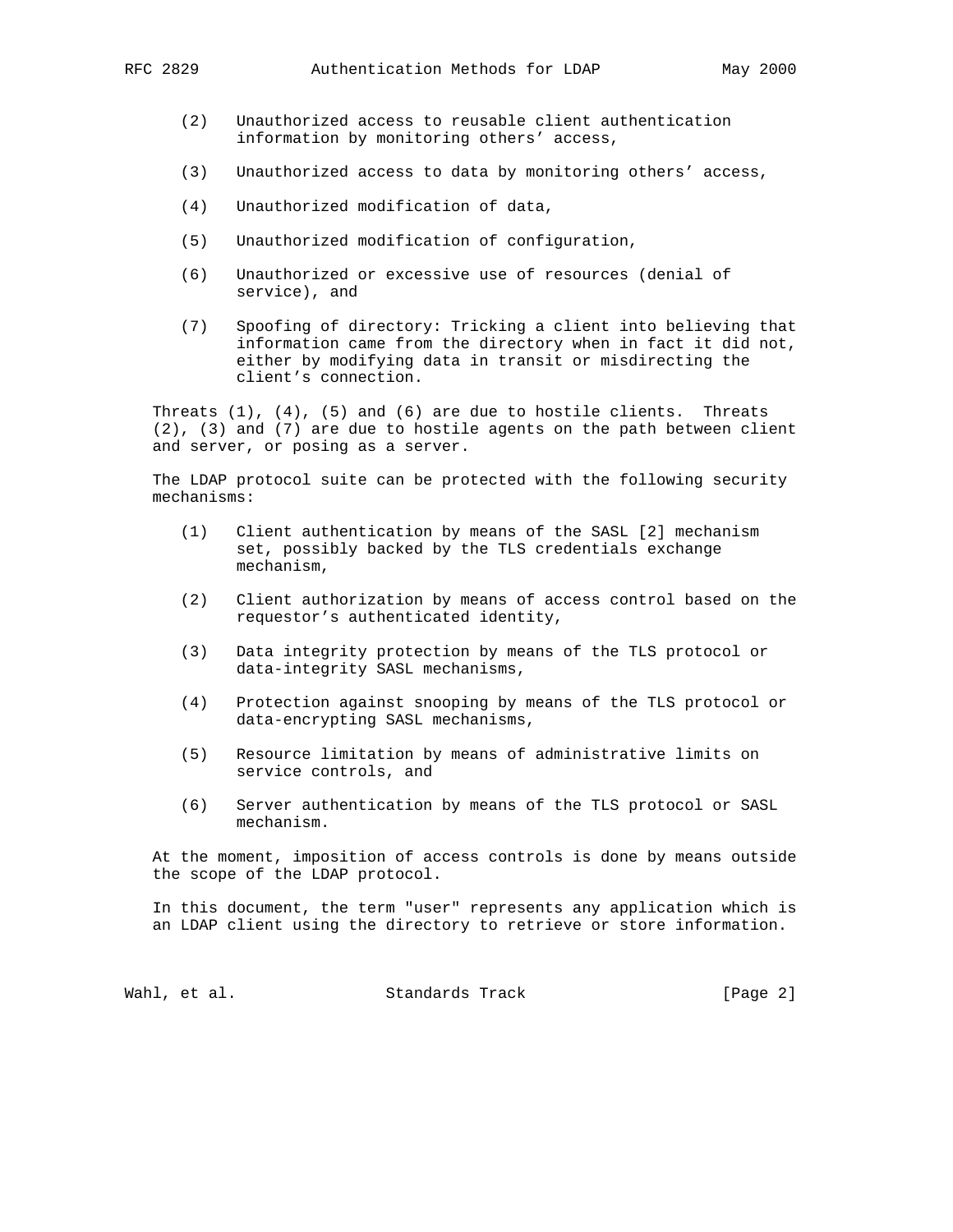The key words "MUST", "MUST NOT", "REQUIRED", "SHALL", "SHALL NOT", "SHOULD", "SHOULD NOT", "RECOMMENDED", "MAY", and "OPTIONAL" in this document are to be interpreted as described in RFC 2119 [3].

2. Example deployment scenarios

 The following scenarios are typical for LDAP directories on the Internet, and have different security requirements. (In the following, "sensitive" means data that will cause real damage to the owner if revealed; there may be data that is protected but not sensitive). This is not intended to be a comprehensive list, other scenarios are possible, especially on physically protected networks.

- (1) A read-only directory, containing no sensitive data, accessible to "anyone", and TCP connection hijacking or IP spoofing is not a problem. This directory requires no security functions except administrative service limits.
- (2) A read-only directory containing no sensitive data; read access is granted based on identity. TCP connection hijacking is not currently a problem. This scenario requires a secure authentication function.
- (3) A read-only directory containing no sensitive data; and the client needs to ensure that the directory data is authenticated by the server and not modified while being returned from the server.
- (4) A read-write directory, containing no sensitive data; read access is available to "anyone", update access to properly authorized persons. TCP connection hijacking is not currently a problem. This scenario requires a secure authentication function.
	- (5) A directory containing sensitive data. This scenario requires session confidentiality protection AND secure authentication.
- 3. Authentication and Authorization: Definitions and Concepts

 This section defines basic terms, concepts, and interrelationships regarding authentication, authorization, credentials, and identity. These concepts are used in describing how various security approaches are utilized in client authentication and authorization.

Wahl, et al. Standards Track [Page 3]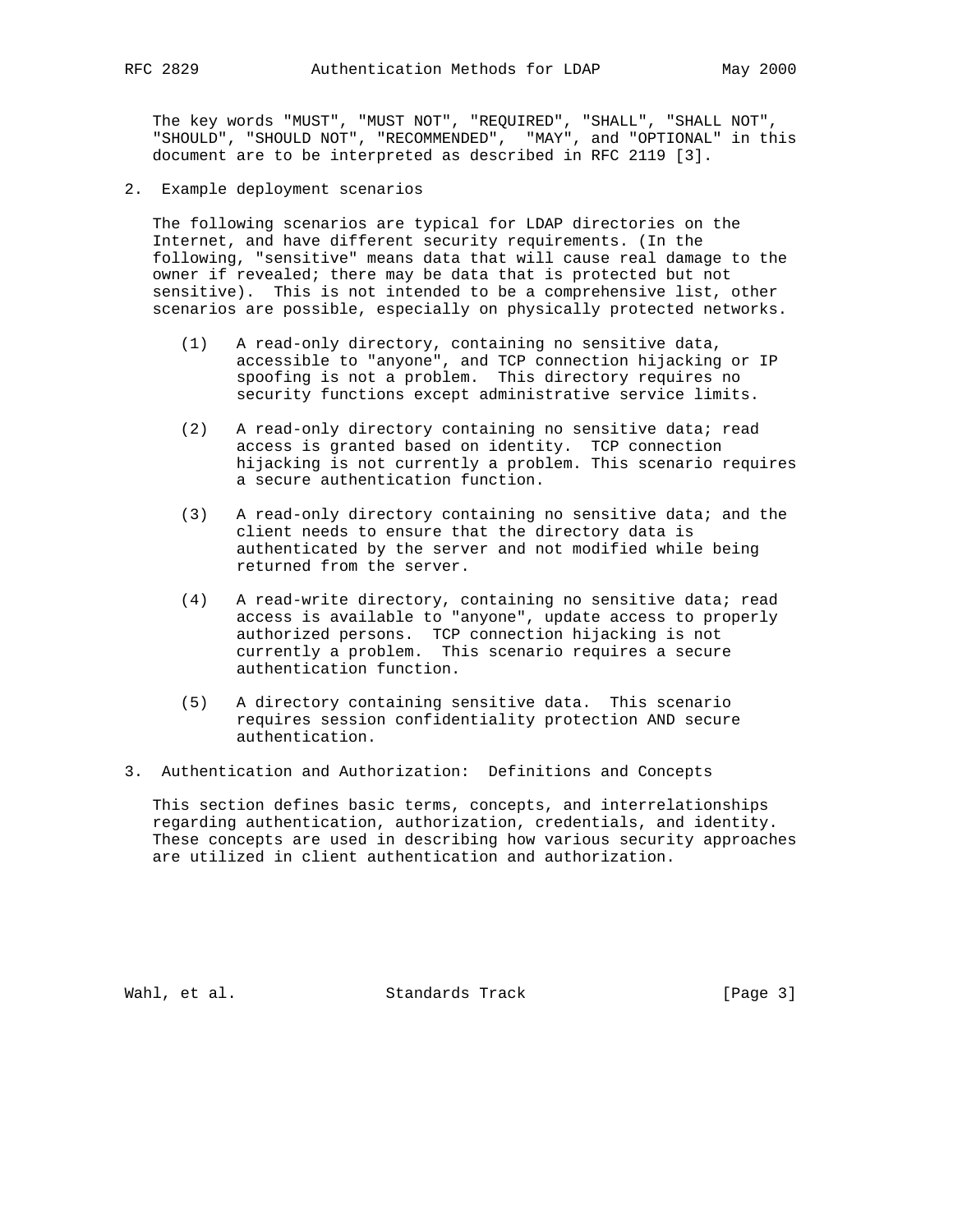# 3.1. Access Control Policy

 An access control policy is a set of rules defining the protection of resources, generally in terms of the capabilities of persons or other entities accessing those resources. A common expression of an access control policy is an access control list. Security objects and mechanisms, such as those described here, enable the expression of access control policies and their enforcement. Access control policies are typically expressed in terms of access control attributes as described below.

### 3.2. Access Control Factors

 A request, when it is being processed by a server, may be associated with a wide variety of security-related factors (section 4.2 of [1]). The server uses these factors to determine whether and how to process the request. These are called access control factors (ACFs). They might include source IP address, encryption strength, the type of operation being requested, time of day, etc. Some factors may be specific to the request itself, others may be associated with the connection via which the request is transmitted, others (e.g. time of day) may be "environmental".

 Access control policies are expressed in terms of access control factors. E.g., a request having ACFs i,j,k can perform operation Y on resource Z. The set of ACFs that a server makes available for such expressions is implementation-specific.

# 3.3. Authentication, Credentials, Identity

 Authentication credentials are the evidence supplied by one party to another, asserting the identity of the supplying party (e.g. a user) who is attempting to establish an association with the other party (typically a server). Authentication is the process of generating, transmitting, and verifying these credentials and thus the identity they assert. An authentication identity is the name presented in a credential.

 There are many forms of authentication credentials -- the form used depends upon the particular authentication mechanism negotiated by the parties. For example: X.509 certificates, Kerberos tickets, simple identity and password pairs. Note that an authentication mechanism may constrain the form of authentication identities used with it.

Wahl, et al. Standards Track [Page 4]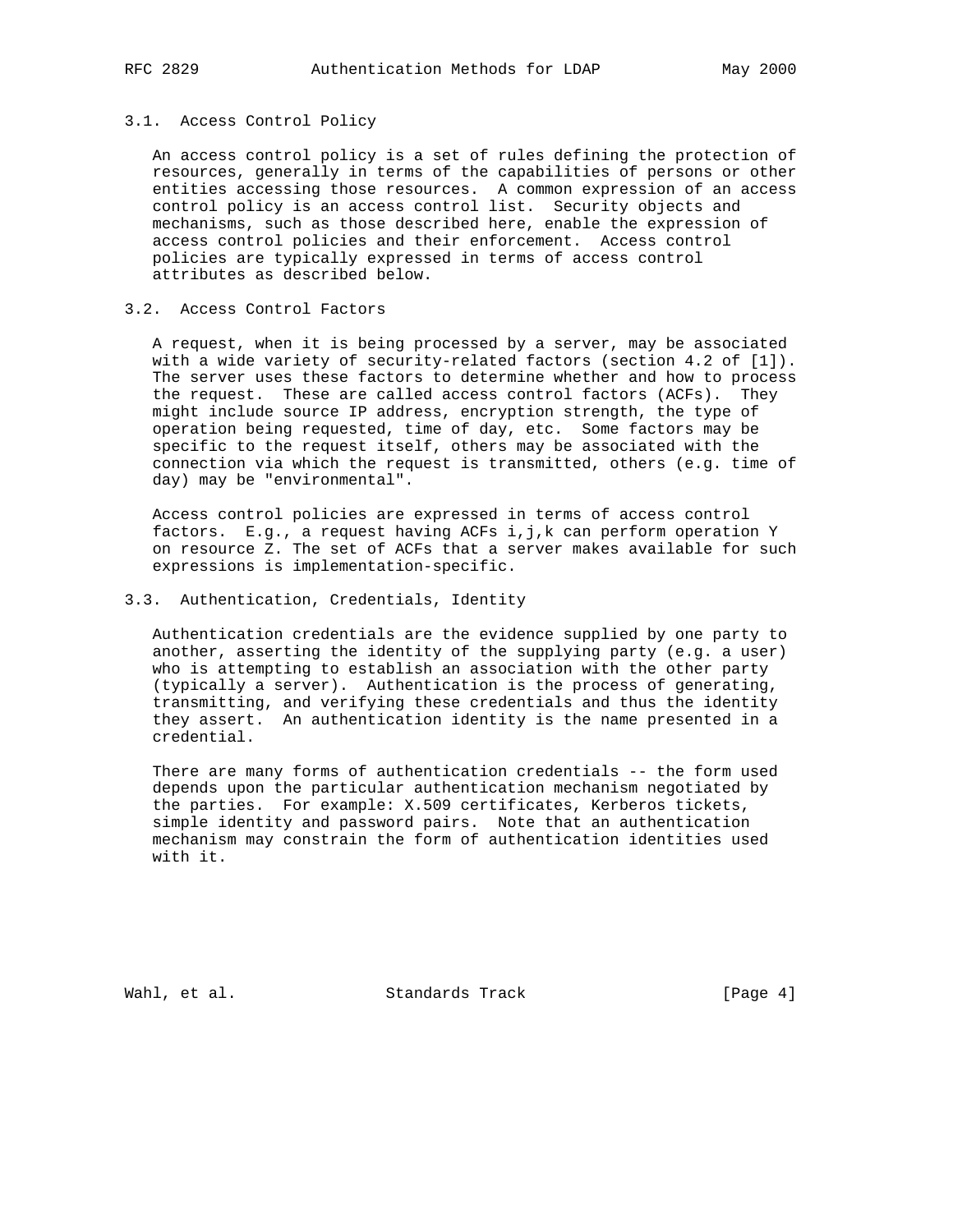# 3.4. Authorization Identity

 An authorization identity is one kind of access control factor. It is the name of the user or other entity that requests that operations be performed. Access control policies are often expressed in terms of authorization identities; e.g., entity X can perform operation Y on resource Z.

 The authorization identity bound to an association is often exactly the same as the authentication identity presented by the client, but it may be different. SASL allows clients to specify an authorization identity distinct from the authentication identity asserted by the client's credentials. This permits agents such as proxy servers to authenticate using their own credentials, yet request the access privileges of the identity for which they are proxying [2]. Also, the form of authentication identity supplied by a service like TLS may not correspond to the authorization identities used to express a server's access control policy, requiring a server-specific mapping to be done. The method by which a server composes and validates an authorization identity from the authentication credentials supplied by a client is implementation-specific.

4. Required security mechanisms

 It is clear that allowing any implementation, faced with the above requirements, to pick and choose among the possible alternatives is not a strategy that is likely to lead to interoperability. In the absence of mandates, clients will be written that do not support any security function supported by the server, or worse, support only mechanisms like cleartext passwords that provide clearly inadequate security.

 Active intermediary attacks are the most difficult for an attacker to perform, and for an implementation to protect against. Methods that protect only against hostile client and passive eavesdropping attacks are useful in situations where the cost of protection against active intermediary attacks is not justified based on the perceived risk of active intermediary attacks.

 Given the presence of the Directory, there is a strong desire to see mechanisms where identities take the form of a Distinguished Name and authentication data can be stored in the directory; this means that either this data is useless for faking authentication (like the Unix "/etc/passwd" file format used to be), or its content is never passed across the wire unprotected - that is, it's either updated outside the protocol or it is only updated in sessions well protected against snooping. It is also desirable to allow authentication methods to

Wahl, et al. Standards Track [Page 5]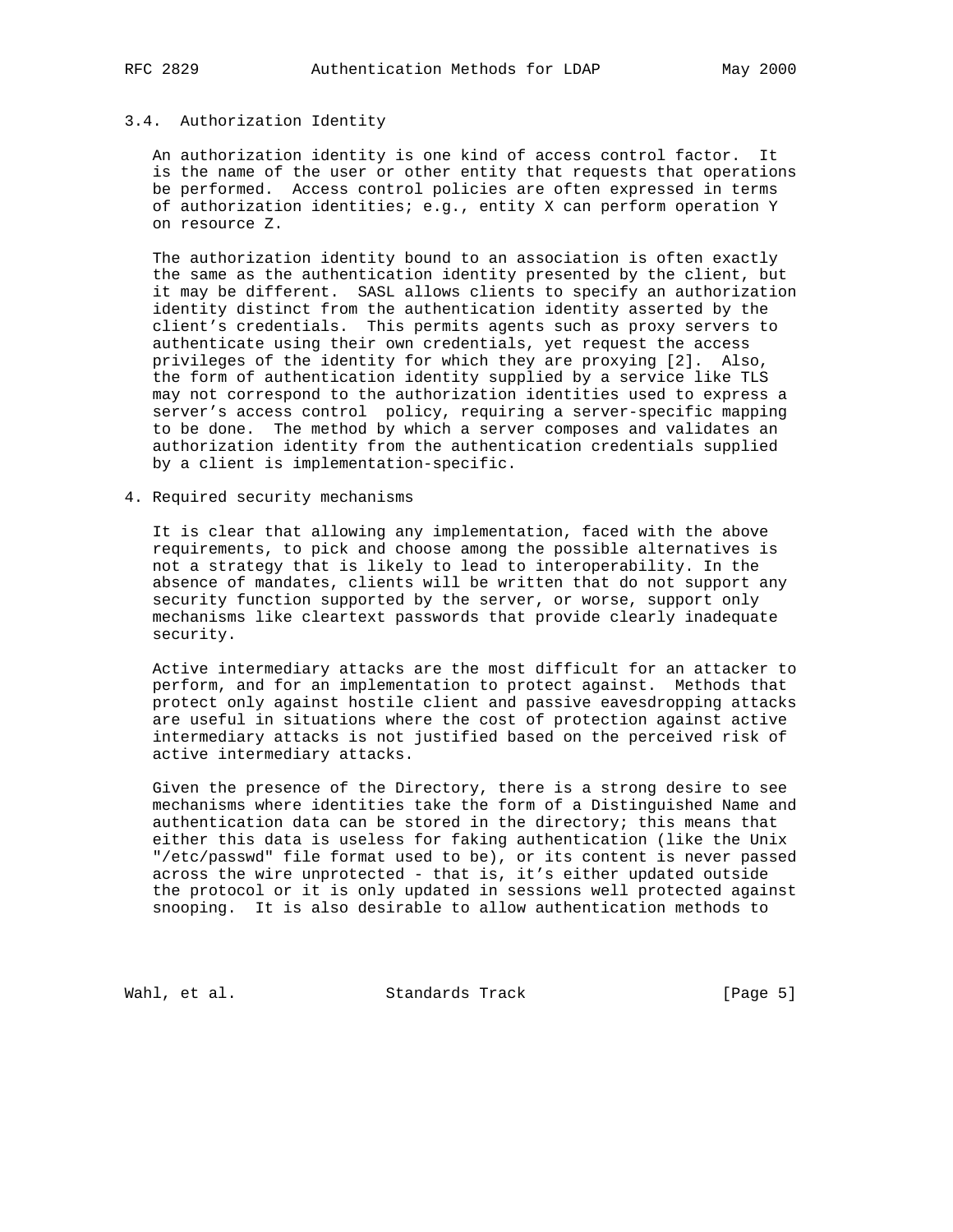carry authorization identities based on existing forms of user identities for backwards compatibility with non-LDAP-based authentication services.

 Therefore, the following implementation conformance requirements are in place:

- (1) For a read-only, public directory, anonymous authentication, described in section 5, can be used.
- (2) Implementations providing password-based authenticated access MUST support authentication using the DIGEST-MD5 SASL mechanism [4], as described in section 6.1. This provides client authentication with protection against passive eavesdropping attacks, but does not provide protection against active intermediary attacks.
- (3) For a directory needing session protection and authentication, the Start TLS extended operation [5], and either the simple authentication choice or the SASL EXTERNAL mechanism, are to be used together. Implementations SHOULD support authentication with a password as described in section 6.2, and SHOULD support authentication with a certificate as described in section 7.1. Together, these can provide integrity and disclosure protection of transmitted data, and authentication of client and server, including protection against active intermediary attacks.

 If TLS is negotiated, the client MUST discard all information about the server fetched prior to the TLS negotiation. In particular, the value of supportedSASLMechanisms MAY be different after TLS has been negotiated (specifically, the EXTERNAL mechanism or the proposed PLAIN mechanism are likely to only be listed after a TLS negotiation has been performed).

 If a SASL security layer is negotiated, the client MUST discard all information about the server fetched prior to SASL. In particular, if the client is configured to support multiple SASL mechanisms, it SHOULD fetch supportedSASLMechanisms both before and after the SASL security layer is negotiated and verify that the value has not changed after the SASL security layer was negotiated. This detects active attacks which remove supported SASL mechanisms from the supportedSASLMechanisms list, and allows the client to ensure that it is using the best mechanism supported by both client and server (additionally, this is a SHOULD to allow for environments where the supported SASL mechanisms list is provided to the client through a different trusted source, e.g. as part of a digitally signed object).

Wahl, et al. Standards Track [Page 6]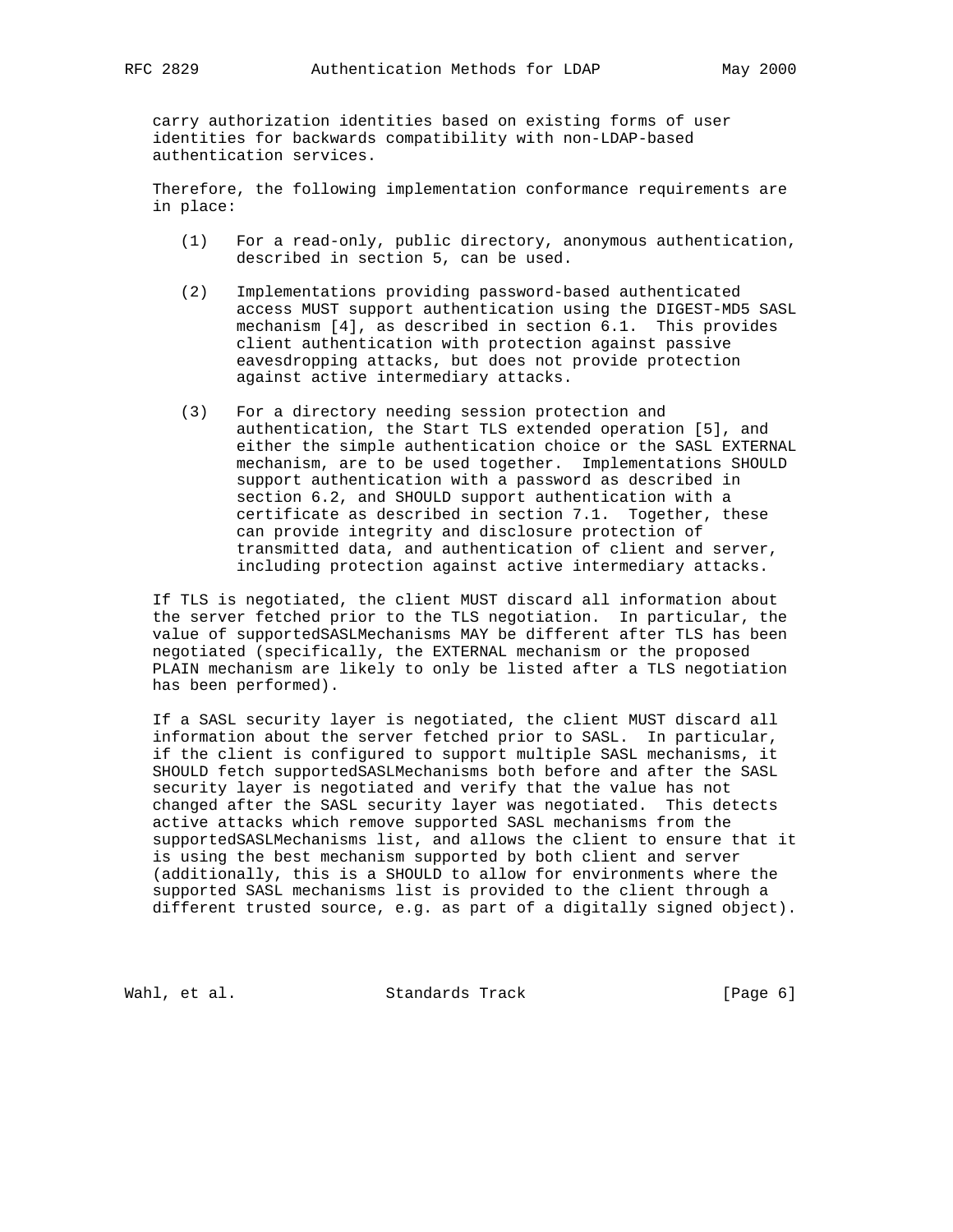#### 5. Anonymous authentication

 Directory operations which modify entries or access protected attributes or entries generally require client authentication. Clients which do not intend to perform any of these operations typically use anonymous authentication.

 LDAP implementations MUST support anonymous authentication, as defined in section 5.1.

 LDAP implementations MAY support anonymous authentication with TLS, as defined in section 5.2.

 While there MAY be access control restrictions to prevent access to directory entries, an LDAP server SHOULD allow an anonymously-bound client to retrieve the supportedSASLMechanisms attribute of the root DSE.

 An LDAP server MAY use other information about the client provided by the lower layers or external means to grant or deny access even to anonymously authenticated clients.

5.1. Anonymous authentication procedure

 An LDAP client which has not successfully completed a bind operation on a connection is anonymously authenticated.

 An LDAP client MAY also specify anonymous authentication in a bind request by using a zero-length OCTET STRING with the simple authentication choice.

5.2. Anonymous authentication and TLS

 An LDAP client MAY use the Start TLS operation [5] to negotiate the use of TLS security [6]. If the client has not bound beforehand, then until the client uses the EXTERNAL SASL mechanism to negotiate the recognition of the client's certificate, the client is anonymously authenticated.

Recommendations on TLS ciphersuites are given in section 10.

 An LDAP server which requests that clients provide their certificate during TLS negotiation MAY use a local security policy to determine whether to successfully complete TLS negotiation if the client did not present a certificate which could be validated.

Wahl, et al. Standards Track [Page 7]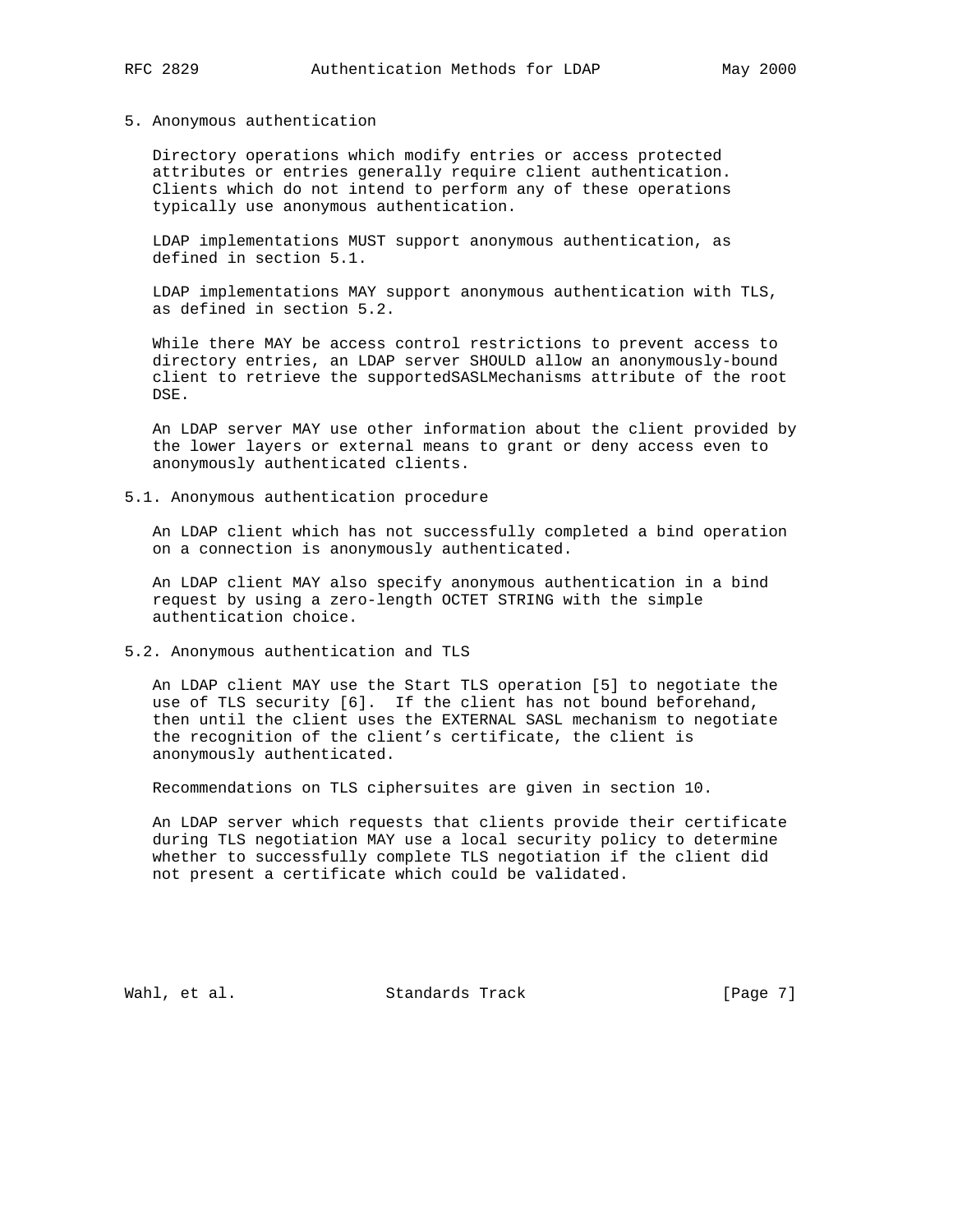# 6. Password-based authentication

 LDAP implementations MUST support authentication with a password using the DIGEST-MD5 SASL mechanism for password protection, as defined in section 6.1.

 LDAP implementations SHOULD support authentication with the "simple" password choice when the connection is protected against eavesdropping using TLS, as defined in section 6.2.

# 6.1. Digest authentication

 An LDAP client MAY determine whether the server supports this mechanism by performing a search request on the root DSE, requesting the supportedSASLMechanisms attribute, and checking whether the string "DIGEST-MD5" is present as a value of this attribute.

 In the first stage of authentication, when the client is performing an "initial authentication" as defined in section 2.1 of [4], the client sends a bind request in which the version number is 3, the authentication choice is sasl, the sasl mechanism name is "DIGEST- MD5", and the credentials are absent. The client then waits for a response from the server to this request.

 The server will respond with a bind response in which the resultCode is saslBindInProgress, and the serverSaslCreds field is present. The contents of this field is a string defined by "digest-challenge" in section 2.1.1 of [4]. The server SHOULD include a realm indication and MUST indicate support for UTF-8.

 The client will send a bind request with a distinct message id, in which the version number is 3, the authentication choice is sasl, the sasl mechanism name is "DIGEST-MD5", and the credentials contain the string defined by "digest-response" in section 2.1.2 of [4]. The serv-type is "ldap".

 The server will respond with a bind response in which the resultCode is either success, or an error indication. If the authentication is successful and the server does not support subsequent authentication, then the credentials field is absent. If the authentication is successful and the server supports subsequent authentication, then the credentials field contains the string defined by "response-auth" in section 2.1.3 of [4]. Support for subsequent authentication is OPTIONAL in clients and servers.

Wahl, et al. Standards Track [Page 8]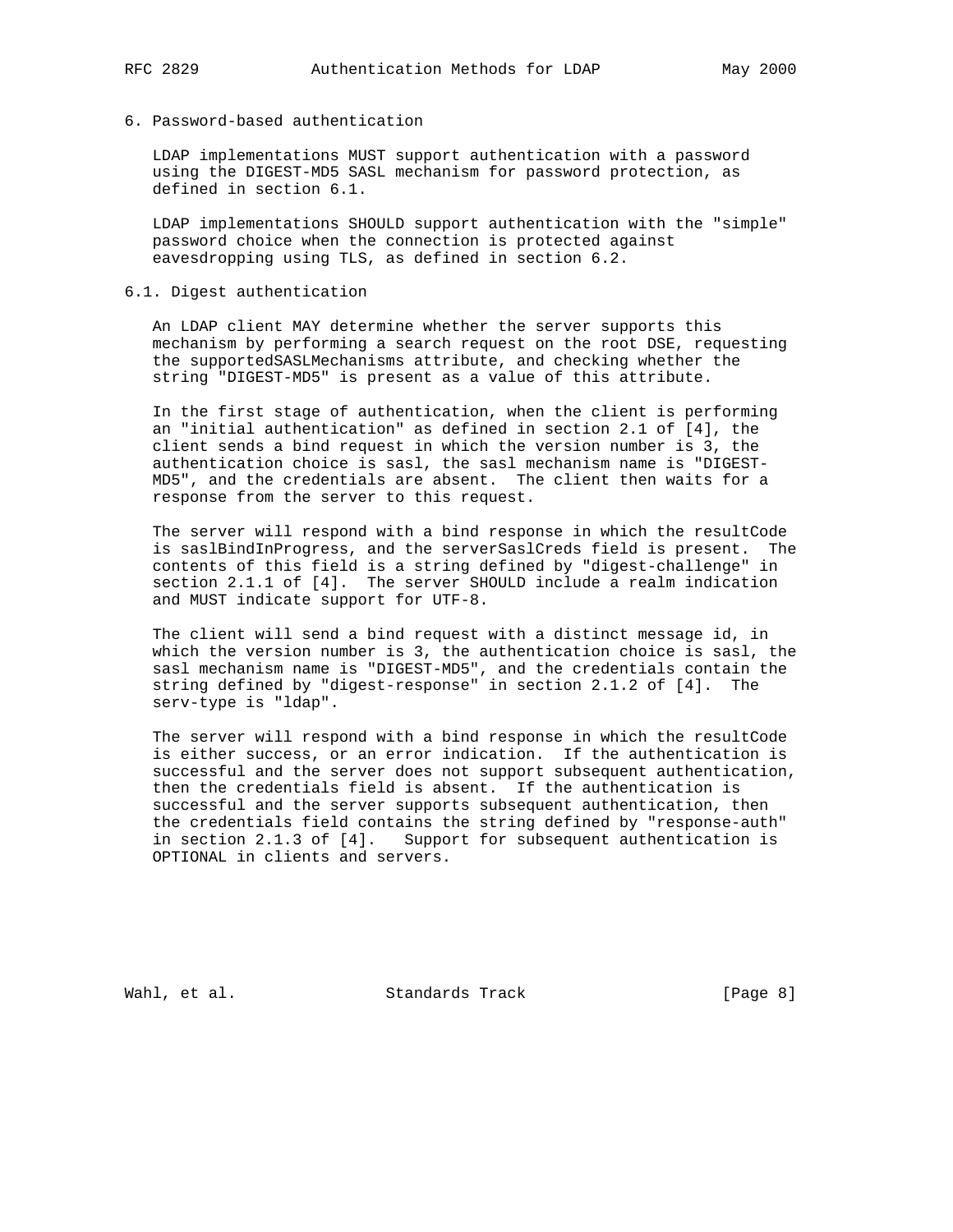# 6.2. "simple" authentication choice under TLS encryption

 A user who has a directory entry containing a userPassword attribute MAY authenticate to the directory by performing a simple password bind sequence following the negotiation of a TLS ciphersuite providing connection confidentiality [6].

 The client will use the Start TLS operation [5] to negotiate the use of TLS security [6] on the connection to the LDAP server. The client need not have bound to the directory beforehand.

 For this authentication procedure to be successful, the client and server MUST negotiate a ciphersuite which contains a bulk encryption algorithm of appropriate strength. Recommendations on cipher suites are given in section 10.

 Following the successful completion of TLS negotiation, the client MUST send an LDAP bind request with the version number of 3, the name field containing the name of the user's entry, and the "simple" authentication choice, containing a password.

 The server will, for each value of the userPassword attribute in the named user's entry, compare these for case-sensitive equality with the client's presented password. If there is a match, then the server will respond with resultCode success, otherwise the server will respond with resultCode invalidCredentials.

6.3. Other authentication choices with TLS

 It is also possible, following the negotiation of TLS, to perform a SASL authentication which does not involve the exchange of plaintext reusable passwords. In this case the client and server need not negotiate a ciphersuite which provides confidentiality if the only service required is data integrity.

7. Certificate-based authentication

 LDAP implementations SHOULD support authentication via a client certificate in TLS, as defined in section 7.1.

7.1. Certificate-based authentication with TLS

 A user who has a public/private key pair in which the public key has been signed by a Certification Authority may use this key pair to authenticate to the directory server if the user's certificate is requested by the server. The user's certificate subject field SHOULD be the name of the user's directory entry, and the Certification Authority must be sufficiently trusted by the directory server to

Wahl, et al. Standards Track [Page 9]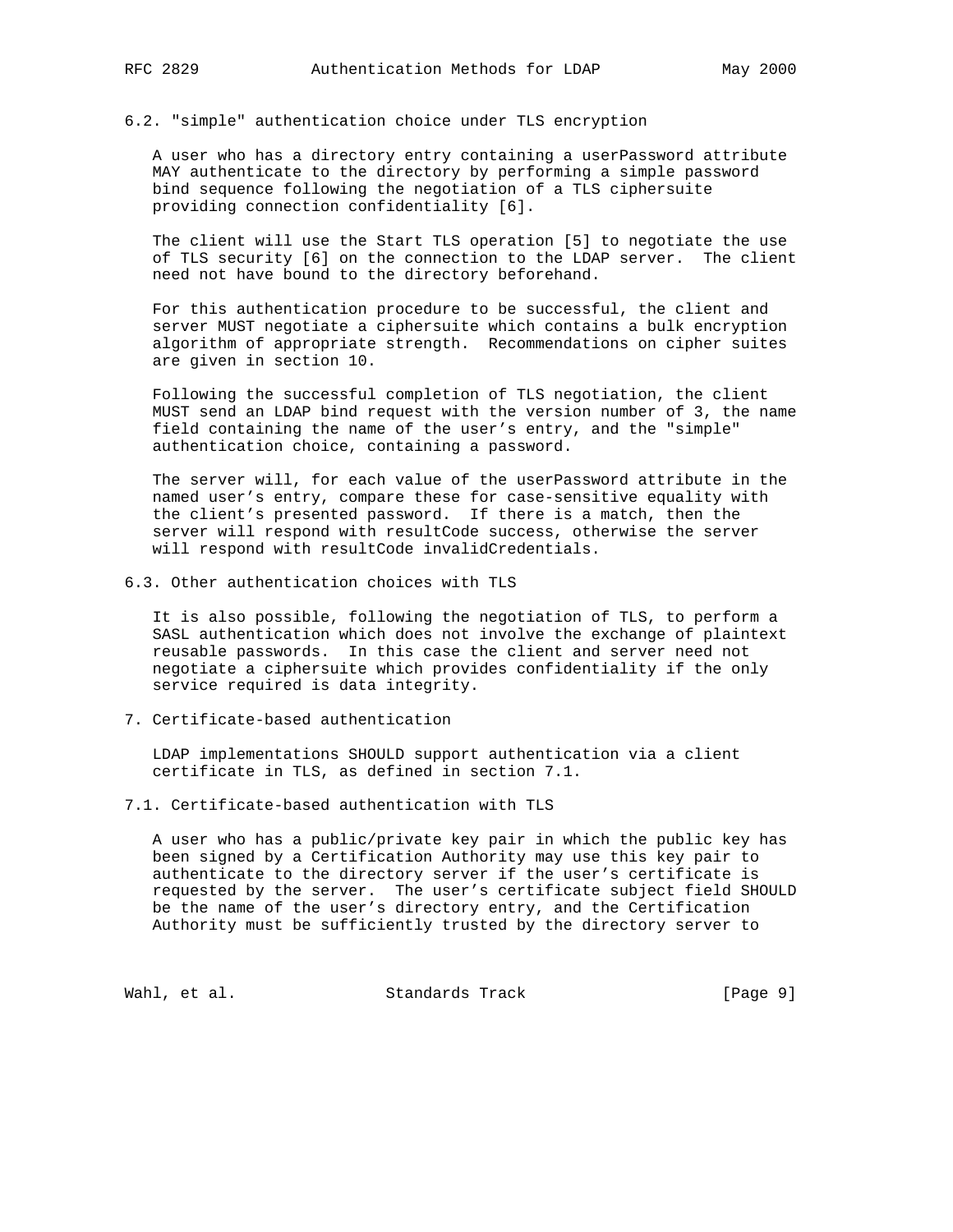have issued the certificate in order that the server can process the

 certificate. The means by which servers validate certificate paths is outside the scope of this document.

 A server MAY support mappings for certificates in which the subject field name is different from the name of the user's directory entry. A server which supports mappings of names MUST be capable of being configured to support certificates for which no mapping is required.

 The client will use the Start TLS operation [5] to negotiate the use of TLS security [6] on the connection to the LDAP server. The client need not have bound to the directory beforehand.

 In the TLS negotiation, the server MUST request a certificate. The client will provide its certificate to the server, and MUST perform a private key-based encryption, proving it has the private key associated with the certificate.

 As deployments will require protection of sensitive data in transit, the client and server MUST negotiate a ciphersuite which contains a bulk encryption algorithm of appropriate strength. Recommendations of cipher suites are given in section 10.

 The server MUST verify that the client's certificate is valid. The server will normally check that the certificate is issued by a known CA, and that none of the certificates on the client's certificate chain are invalid or revoked. There are several procedures by which the server can perform these checks.

 Following the successful completion of TLS negotiation, the client will send an LDAP bind request with the SASL "EXTERNAL" mechanism.

8. Other mechanisms

 The LDAP "simple" authentication choice is not suitable for authentication on the Internet where there is no network or transport layer confidentiality.

 As LDAP includes native anonymous and plaintext authentication methods, the "ANONYMOUS" and "PLAIN" SASL mechanisms are not used with LDAP. If an authorization identity of a form different from a DN is requested by the client, a mechanism that protects the password in transit SHOULD be used.

 The following SASL-based mechanisms are not considered in this document: KERBEROS\_V4, GSSAPI and SKEY.

Wahl, et al. Standards Track [Page 10]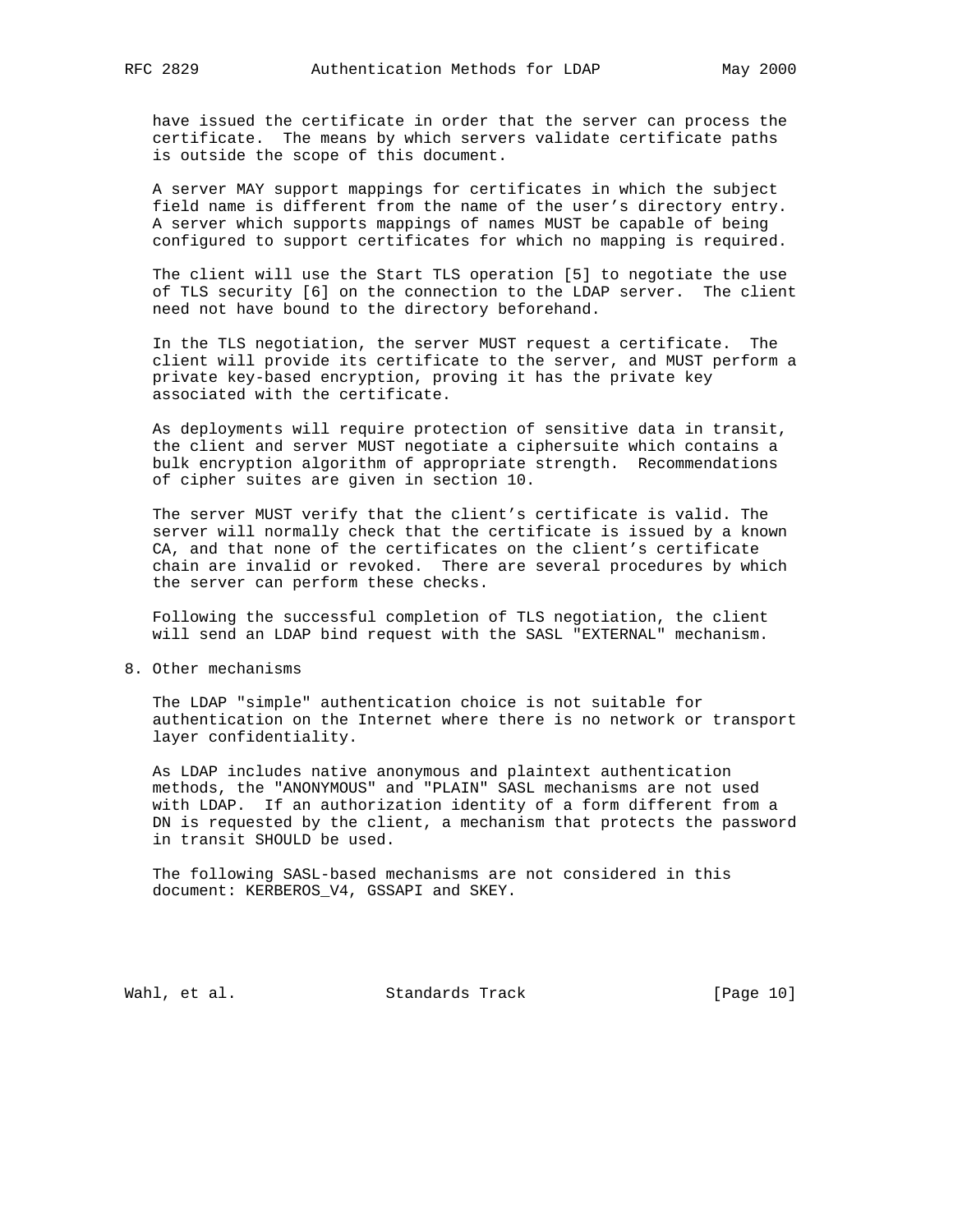The "EXTERNAL" SASL mechanism can be used to request the LDAP server make use of security credentials exchanged by a lower layer. If a TLS session has not been established between the client and server prior to making the SASL EXTERNAL Bind request and there is no other external source of authentication credentials (e.g. IP-level security [8]), or if, during the process of establishing the TLS session, the server did not request the client's authentication credentials, the SASL EXTERNAL bind MUST fail with a result code of inappropriateAuthentication. Any client authentication and authorization state of the LDAP association is lost, so the LDAP association is in an anonymous state after the failure.

9. Authorization Identity

 The authorization identity is carried as part of the SASL credentials field in the LDAP Bind request and response.

 When the "EXTERNAL" mechanism is being negotiated, if the credentials field is present, it contains an authorization identity of the authzId form described below.

 Other mechanisms define the location of the authorization identity in the credentials field.

 The authorization identity is a string in the UTF-8 character set, corresponding to the following ABNF [7]:

 ; Specific predefined authorization (authz) id schemes are ; defined below -- new schemes may be defined in the future.

authzId = dnAuthzId / uAuthzId

 ; distinguished-name-based authz id. dnAuthzId = "dn:" dn dn = utf8string ; with syntax defined in RFC 2253

 ; unspecified userid, UTF-8 encoded. uAuthzId = "u:" userid userid  $=$  utf8string  $\qquad$ ; syntax unspecified

 A utf8string is defined to be the UTF-8 encoding of one or more ISO 10646 characters.

 All servers which support the storage of authentication credentials, such as passwords or certificates, in the directory MUST support the dnAuthzId choice.

Wahl, et al. Standards Track [Page 11]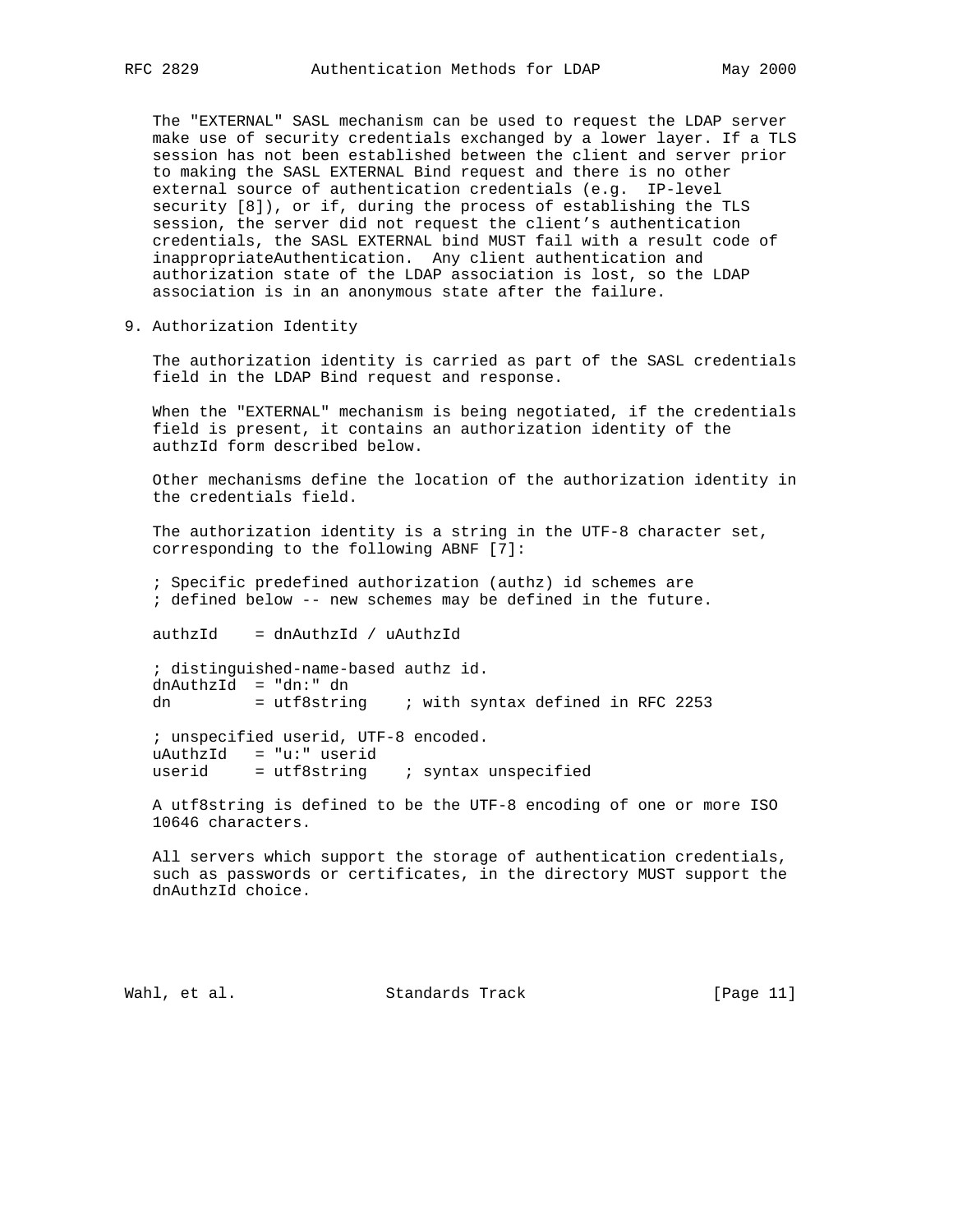The uAuthzId choice allows for compatibility with client applications which wish to authenticate to a local directory but do not know their own Distinguished Name or have a directory entry. The format of the string is defined as only a sequence of UTF-8 encoded ISO 10646 characters, and further interpretation is subject to prior agreement between the client and server.

 For example, the userid could identify a user of a specific directory service, or be a login name or the local-part of an RFC 822 email address. In general a uAuthzId MUST NOT be assumed to be globally unique.

 Additional authorization identity schemes MAY be defined in future versions of this document.

10. TLS Ciphersuites

 The following ciphersuites defined in [6] MUST NOT be used for confidentiality protection of passwords or data:

 TLS\_NULL\_WITH\_NULL\_NULL TLS\_RSA\_WITH\_NULL\_MD5 TLS\_RSA\_WITH\_NULL\_SHA

 The following ciphersuites defined in [6] can be cracked easily (less than a week of CPU time on a standard CPU in 1997). The client and server SHOULD carefully consider the value of the password or data being protected before using these ciphersuites:

 TLS\_RSA\_EXPORT\_WITH\_RC4\_40\_MD5 TLS\_RSA\_EXPORT\_WITH\_RC2\_CBC\_40\_MD5 TLS\_RSA\_EXPORT\_WITH\_DES40\_CBC\_SHA TLS\_DH\_DSS\_EXPORT\_WITH\_DES40\_CBC\_SHA TLS\_DH\_RSA\_EXPORT\_WITH\_DES40\_CBC\_SHA TLS\_DHE\_DSS\_EXPORT\_WITH\_DES40\_CBC\_SHA TLS\_DHE\_RSA\_EXPORT\_WITH\_DES40\_CBC\_SHA TLS\_DH\_anon\_EXPORT\_WITH\_RC4\_40\_MD5 TLS\_DH\_anon\_EXPORT\_WITH\_DES40\_CBC\_SHA

 The following ciphersuites are vulnerable to man-in-the-middle attacks, and SHOULD NOT be used to protect passwords or sensitive data, unless the network configuration is such that the danger of a man-in-the-middle attack is tolerable:

Wahl, et al. Standards Track [Page 12]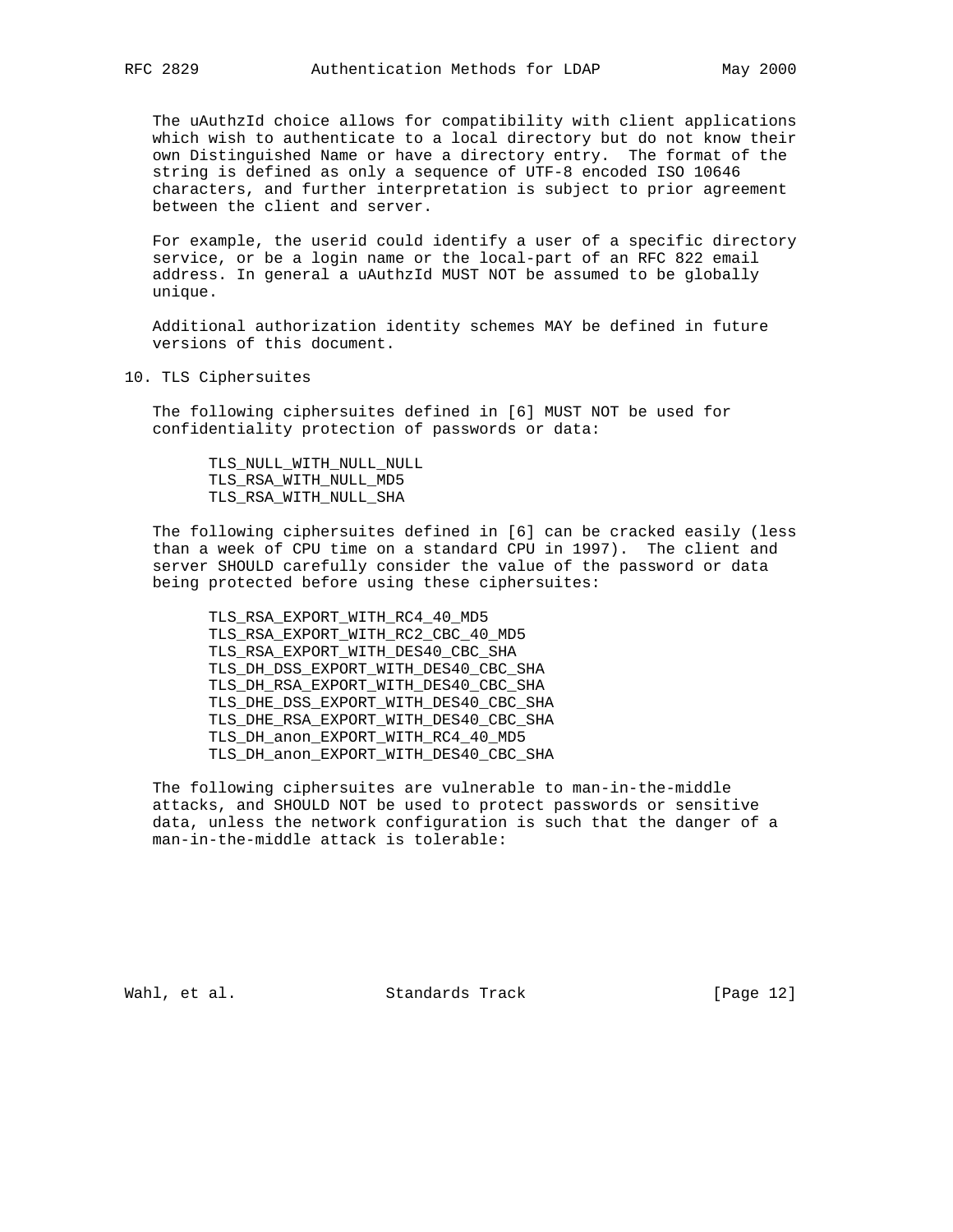TLS\_DH\_anon\_EXPORT\_WITH\_RC4\_40\_MD5 TLS\_DH\_anon\_WITH\_RC4\_128\_MD5 TLS\_DH\_anon\_EXPORT\_WITH\_DES40\_CBC\_SHA TLS\_DH\_anon\_WITH\_DES\_CBC\_SHA TLS\_DH\_anon\_WITH\_3DES\_EDE\_CBC\_SHA

 A client or server that supports TLS MUST support at least TLS\_DHE\_DSS\_WITH\_3DES\_EDE\_CBC\_SHA.

11. SASL service name for LDAP

 For use with SASL [2], a protocol must specify a service name to be used with various SASL mechanisms, such as GSSAPI. For LDAP, the service name is "ldap", which has been registered with the IANA as a GSSAPI service name.

12. Security Considerations

 Security issues are discussed throughout this memo; the (unsurprising) conclusion is that mandatory security is important, and that session encryption is required when snooping is a problem.

 Servers are encouraged to prevent modifications by anonymous users. Servers may also wish to minimize denial of service attacks by timing out idle connections, and returning the unwillingToPerform result code rather than performing computationally expensive operations requested by unauthorized clients.

 A connection on which the client has not performed the Start TLS operation or negotiated a suitable SASL mechanism for connection integrity and encryption services is subject to man-in-the-middle attacks to view and modify information in transit.

 Additional security considerations relating to the EXTERNAL mechanism to negotiate TLS can be found in [2], [5] and [6].

13. Acknowledgements

 This document is a product of the LDAPEXT Working Group of the IETF. The contributions of its members is greatly appreciated.

Wahl, et al. Standards Track [Page 13]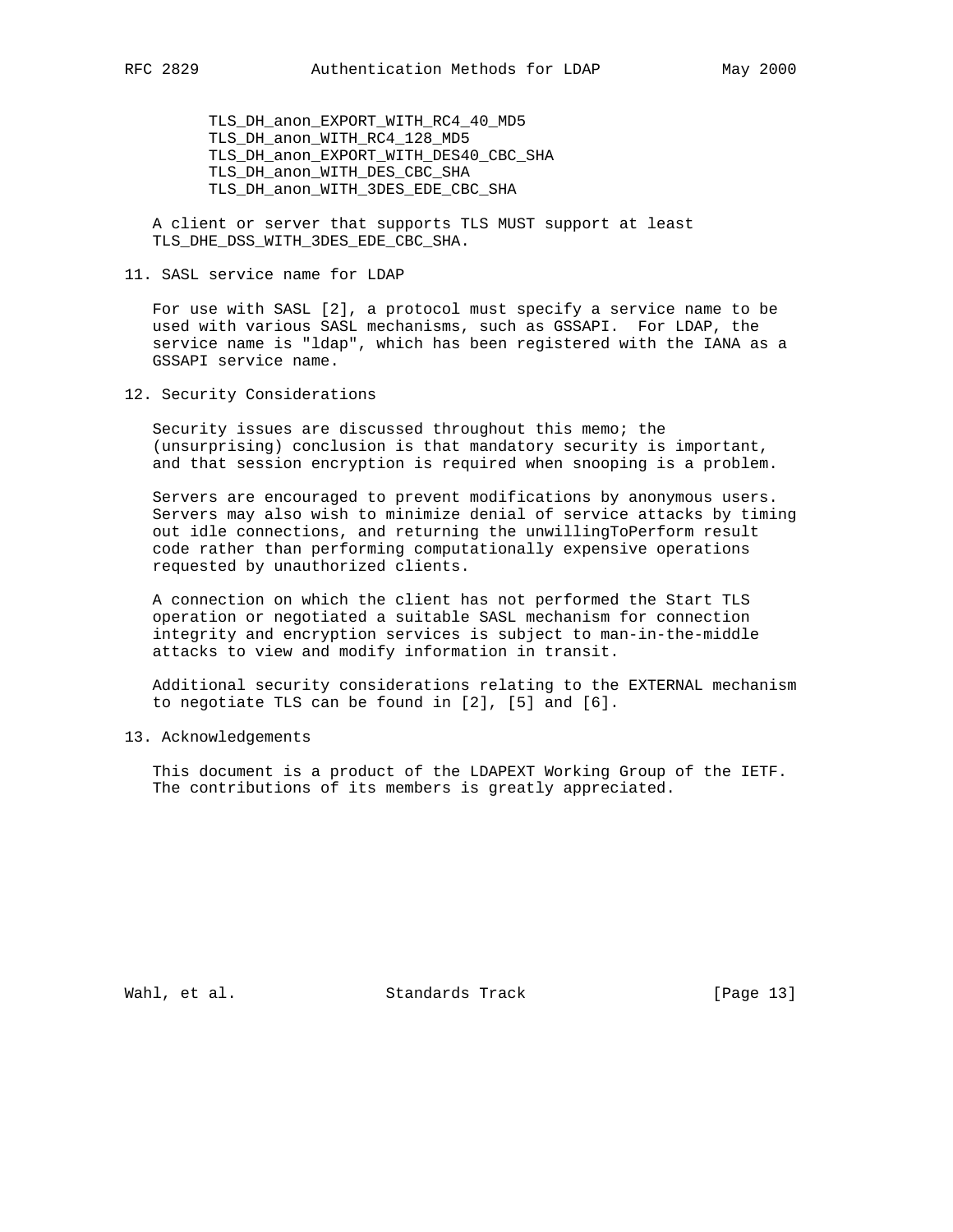# 14. Bibliography

- [1] Wahl, M., Howes, T. and S. Kille, "Lightweight Directory Access Protocol (v3)", RFC 2251, December 1997.
- [2] Myers, J., "Simple Authentication and Security Layer (SASL)", RFC 2222, October 1997.
- [3] Bradner, S., "Key words for use in RFCs to Indicate Requirement Levels", BCP 14, RFC 2119, March 1997.
- [4] Leach, P. and C. Newman, "Using Digest Authentication as a SASL Mechanism", RFC 2831, May 2000.
- [5] Hodges, J., Morgan, R. and M. Wahl, "Lightweight Directory Access Protocol (v3): Extension for Transport Layer Security", RFC 2830, May 2000.
- [6] Dierks, T. and C. Allen, "The TLS Protocol Version 1.0", RFC 2246, January 1999.
- [7] Crocker, D., Ed. and P. Overell, "Augmented BNF for Syntax Specifications: ABNF", RFC 2234, November 1997.
- [8] Kent, S. and R. Atkinson, "Security Architecture for the Internet Protocol", RFC 2401, November 1998.

Wahl, et al. Standards Track [Page 14]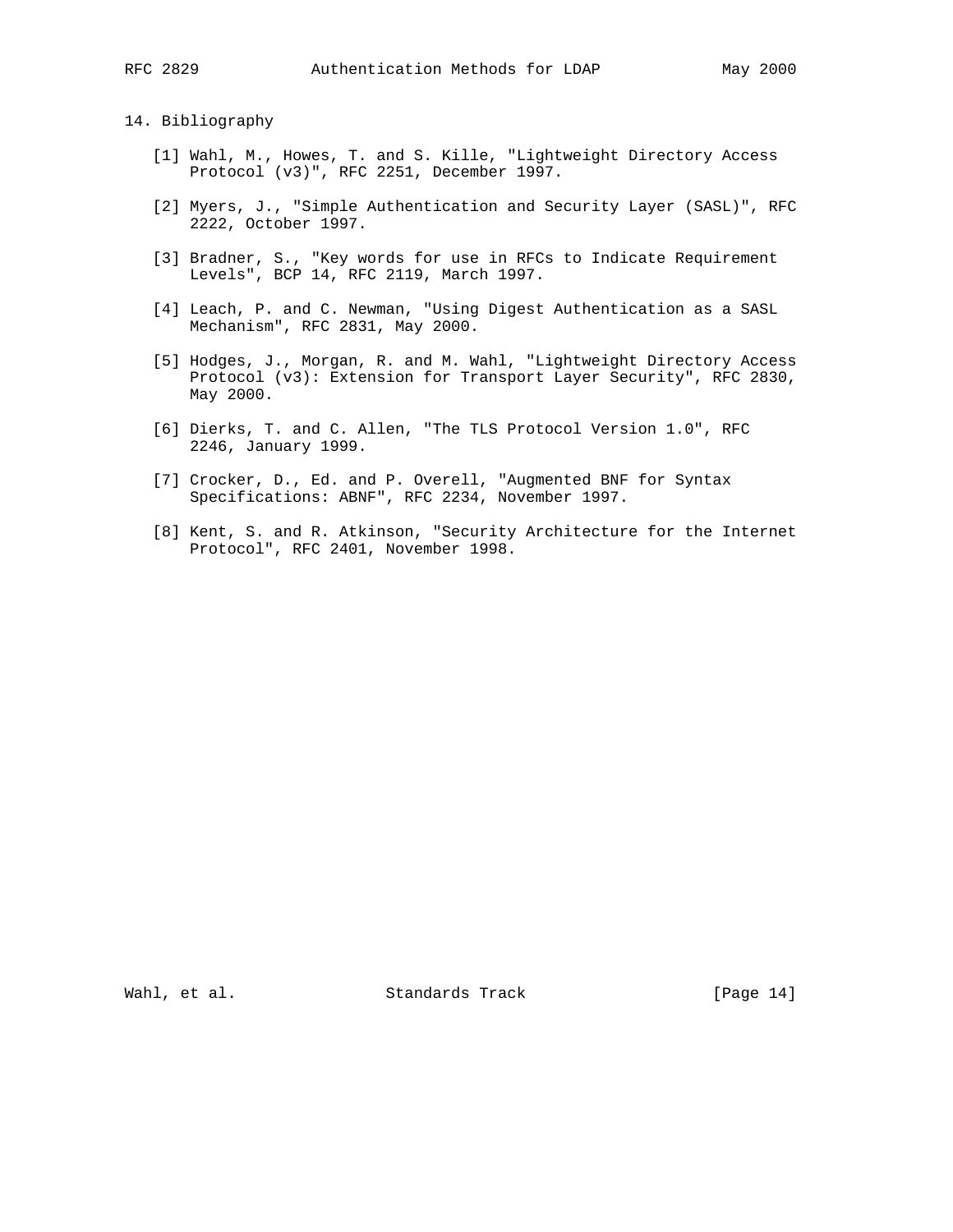# RFC 2829 Authentication Methods for LDAP May 2000

15. Authors' Addresses Mark Wahl Sun Microsystems, Inc. 8911 Capital of Texas Hwy #4140 Austin TX 78759 USA EMail: M.Wahl@innosoft.com Harald Tveit Alvestrand EDB Maxware Pirsenteret N-7462 Trondheim, Norway Phone: +47 73 54 57 97 EMail: Harald@Alvestrand.no Jeff Hodges Oblix, Inc. 18922 Forge Drive Cupertino, CA 95014 USA Phone: +1-408-861-6656 EMail: JHodges@oblix.com RL "Bob" Morgan Computing and Communications University of Washington Seattle, WA 98105 USA Phone: +1-206-221-3307 EMail: rlmorgan@washington.edu

Wahl, et al. Standards Track [Page 15]